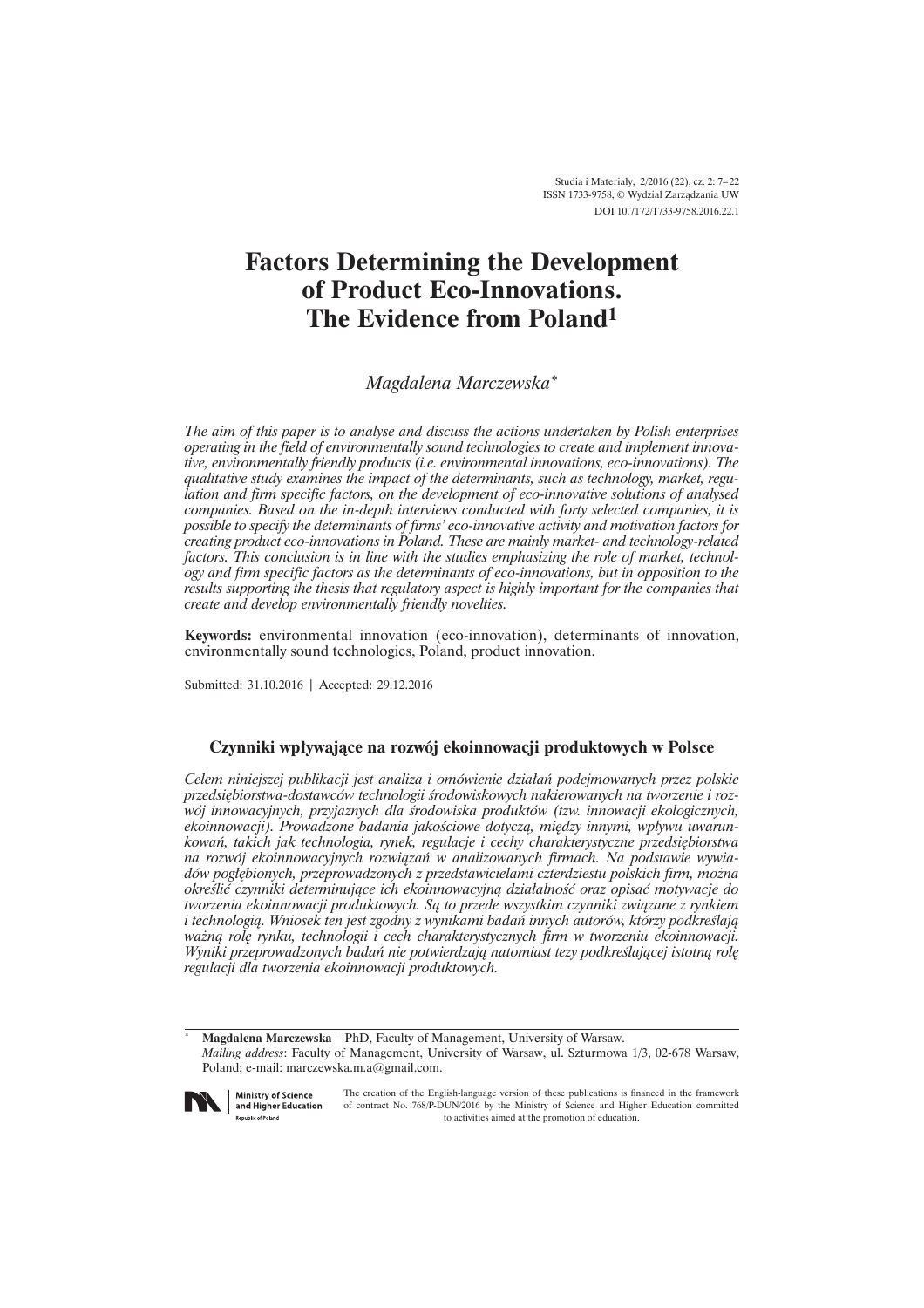**Słowa kluczowe:** ekoinnowacja, źródła ekoinnowacji, technologie środowiskowe, Polska, innowacje produktowe.

Nadesïany: 31.10.2016 | Zaakceptowany do druku: 29.12.2016

**JEL:** O31

## **1. Introduction**

In the last few years the issues of environmental responsibility and sustainable development have been arising in various debates amongst academic institutions, businesses and policy makers (Banerjee, Iyer and Kashyap, 2003; Chrząścik, Marciniuk-Kluska and Kluska, 2010; Triguero, Moreno-Mondéjar and Davia, 2013; Urbaniec, 2015). With respect to the problem of environment pollution and high costs of its decontamination, natural degradation prevention actions put forward the need for creating and widely implementing new practices for everyday life. Academics developed the idea of eco-efficiency (Kevin and Patrice, 1999), eco-labelling (Frieder, Dirk and Fabio, 2008), eco-effectiveness (Giancarlo, 2007), eco-design (Pinara and Jorg, 2005) and eco-innovation (Carrillo, Del Río and Könnölä, 2010; Horbach, Rammer and Rennings, 2012; Szpor and Śniegocki, 2012; Díaz-García, González-Moreno and Sáez-Martínez, 2015), while enterprises discovered the need to adapt to the new trends (Aragon-Correa and Sharma, 2003; Jänicke, 2012). Given the challenges that arise due to climate change and global warming there is a need to ensure the widest possible development and diffusion of environmentally sound technologies in both developed and developing countries (Piotrowska, 2012; Correa, 2013).

The aim of this paper is to analyse and discuss the actions undertaken by Polish enterprises, product suppliers, operating in the field of environmentally sound technologies to create new environmentally friendly products (i.e. environmental innovations, eco-innovations). The study examines the impact of the determinants, such as technology, market, regulation and firm specific factors, on the development of eco-innovative solutions of analysed companies. Moreover, the research aims to describe country specific characteristics concerning the analysed topic. The research questions are the following:

- 1. What are the sources of eco-innovative activity undertaken by Polish companies-suppliers of environmentally sound technologies?
- 2. To what extent do the determinants of eco-innovations differ from the determinants of traditional innovation that are identified in the literature?
- 3. What are the country specific characteristics of the determinants of eco-innovations?
- 4. What are the companies' motivation factors in the process of developing environmentally sound technologies?

### **2. Theoretical Framework**

#### **2.1. Defining Eco-Innovation**

Research on innovation seen from firms' perspective is grounded in theories of organization and management. The concept of innovation was introduced by Joseph Schumpeter (1939), who appreciated its important role in the economy. He believed that revolutionary business ideas that break down the current state of economic equilibrium by introducing a new combination of factors, are the driving forces of the economy. He named such phenomenon innovation, and he explained it using the approach of creative destruction (Schumpeter, 1939; Schumpeter, 1960). There are five types of novelties distinguished by Schumpeter: the introduction of new goods, the introduction of new methods of production, the opening of new markets, new sources of supply of raw materials and the introduction of new organizational structures of any industry (Schumpeter, 1960, p. 104).

There are many approaches that focus on the topic of innovations and provide their definitions and typology (Whitfield, 1979; Kotler, 2000; Rogers, 2003; Freeman, 1982; Drucker, 2004; Griffin, 1996; Porter, 2008). The variety of ways of describing innovation caused the need to introduce a clear definition of this phenomenon.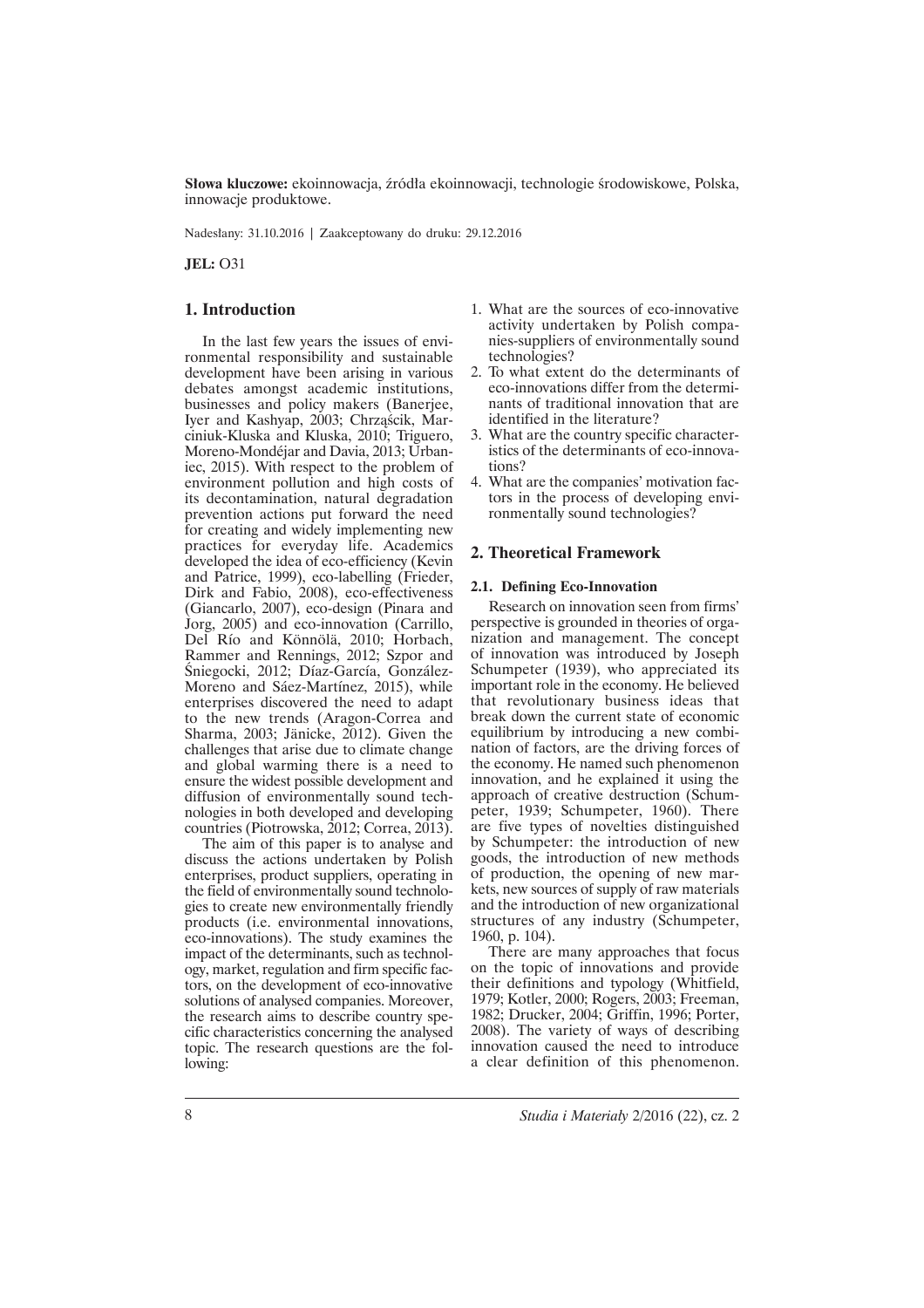Therefore, the Organization for Economic Co-operation and Development (OECD) proposed guidelines published in *Oslo Manual* that built a common understanding of innovation, its measuring and diffusion. According to the *Manual*, an innovation refers to the implementation of new or notably upgraded products, processes, goods, services, marketing methods or external relations. In order to help classify novelty, four main types of innovations have been listed: product innovations, process innovations, marketing innovations, organizational innovations (OECD, 2005).

The topic of eco-innovation is not yet well-established within the framework of economics and management. Although there are studies describing this issue, the research of this subject is still in early phase, especially in Eastern European countries, and there are not many researchers working on environmental innovations (Andersen, 2008). The phenomenon of eco-innovation is situated at the interface of two different sub-disciplines, environmental economics and innovation management (Rennings, 2000). In order to fully analyse it, multidisciplinary research would be very helpful.

Eco-innovation is a relatively new concept; therefore, before examining this phenomenon in Poland, it is necessary to define it. One of the first definitions of this issue was proposed by Claude Fussler and Peter James in 1996. According to them, it is an outstanding implementation of radical ideas, which will meet future needs (Fussler and James, 1996, p. 303). This concept has been later developed and clarified by one of its authors, Peter James, who describes it as a new product and process that significantly decrease environmental impact and at the same time provide value for business and customers (James, 1997). In its broadest form, ecological innovation is any novelty that reduces environmental harm (Kanerva, Arundel and Kemp, 2009). The most widely known and cited definition of eco-innovation is the one developed within the project Measuring Eco-Innovation on the basis of the definition of innovation proposed by OECD in *Oslo Manual*. It is the "production, assimilation or exploitation of a product, production process, service or management or business method that is novel to the organization (developing or adopting it) and which results, throughout its life cycle, in a reduction of environmental risk, pollution and other negative impacts of resources use (including energy use) compared to relevant alternatives" (Kemp and Pearson, 2007, p. 7). The authors' aim was to move away from the assumption that eco-innovation must be fundamentally aimed at reducing damage to the environment. Rene Kemp and Peter Pearson believe that a sufficient criterion for distinguishing eco-innovation from other types of innovation is that, as a result of an implementation of such solution, the harm of natural environment is smaller than in the case of the use of alternative solutions. The understating of the term eco-innovation is in line with this definition. The most important reviews concerning a broader discussion on ecoinnovation definitions is provided by other authors (Rennings, 2000; Kemp, 2010; Ekins, 2010).

Kemp and Pearson also developed a typology of eco-innovations that distinguished four categories of novelties: environmental technologies, organizational innovation, product and service innovation, and green system innovations (Kemp and Pearson, 2007).

There are many factors that influence companies' eco-innovative activity. They are not only environmental motivations, but also characteristics of the sector that company operates in, or its technological and development opportunities (Carrillo-Hermosilla, Del Río and Könnölä, 2009). Changes introduced within the company can result in the creation of eco-innovative solutions, especially when they are focused on product development, business strategy and marketing (Aragon-Correa and Sharma, 2003; Pujari, Wright and Peattie, 2003; Sharma, 2000). According to J. Elkington (1998), the company needs to make rational decisions in terms of balancing its financial, social and ecological performance, in order to introduce and operate in line with sustainable development philosophy.

The driving force behind the business willingness to invest in innovative activity facing the environment is, among others, the trend that promotes sustainable development (Cuerva, Triguero-Cano and Córcoles, 2013). It has become clear that sustainability means environmentalfriendly business, as well as long-lasting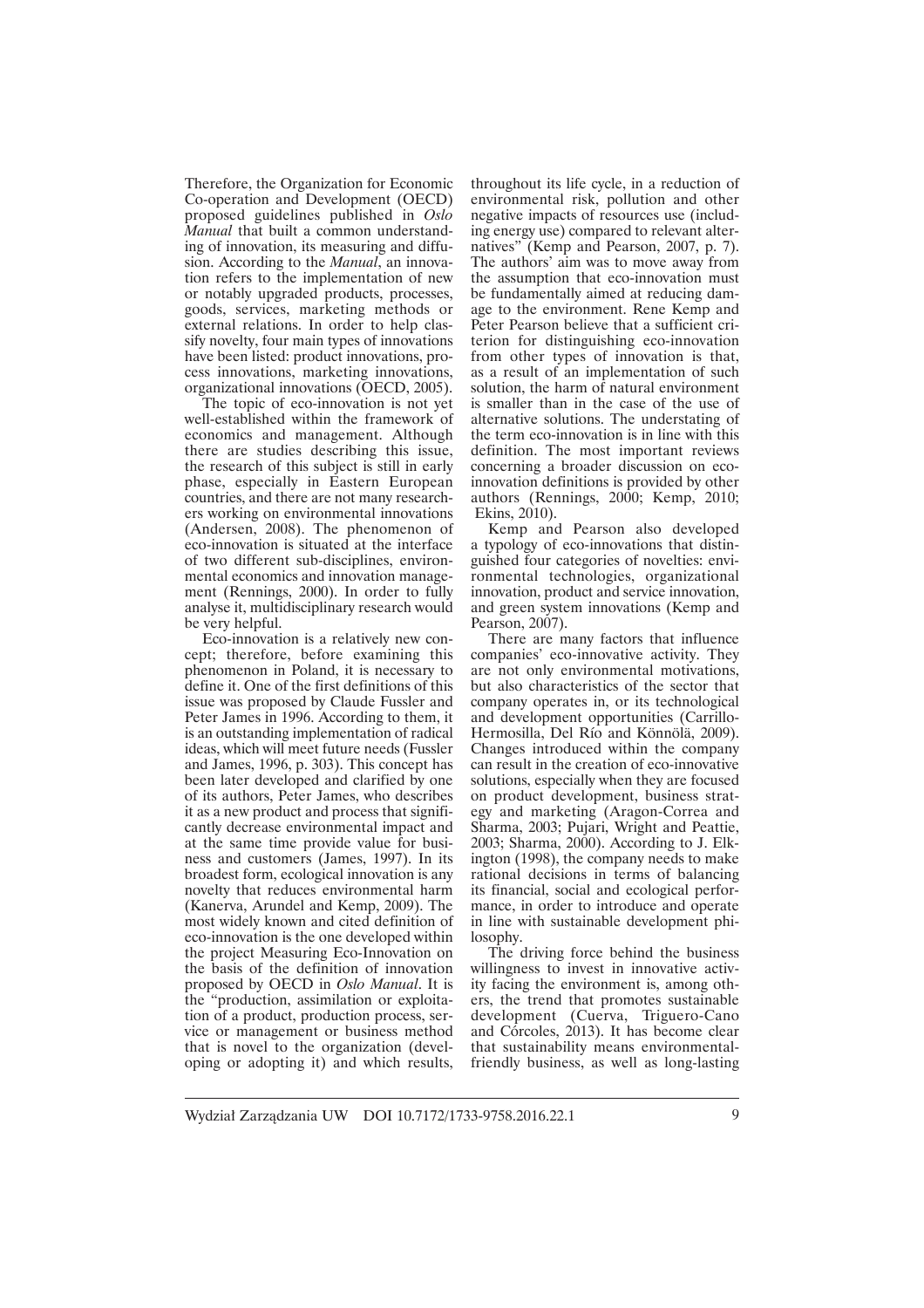and significant changes in technology, infrastructure, lifestyles and existing institutions (Rennings, 2000). Until now it has been believed that technological innovation, together with the policy of sustainable development are key elements that are necessary to solve global environmental problems. Nowadays, however, the attention is also drawn to the important role of customers, who, through the implementation and widespread use of eco-innovative technological solutions, can contribute to a significant reduction of global pollution and the rational management and consumption of natural resources (Vergragt, Akenji and Dewick, 2014).

The research on eco-innovation concerns, above all, its definition (Rennings, 2000), drivers and determinants (Demirel and Kesidou, 2012; Zuzek, 2015), development (Pujari, Wright and Peattie, 2003; Prothero and McDonagh, 1992), variety (Carrillo-Hermosilla, Del Río and Könnölä, 2010), characteristics (Horbach, 2013; Węgrzyn, 2013), classification according to its impact on the environment (Horbach, Rammer and Rennings, 2012), management (Matejun, 2009; Przychodzeñ, 2015) and its link with business performance (Woěniak, Strojny and Wojnicka, 2010; Seroka-Stolka, 2012; Siedlecka, 2014; Cheng, Yang and Sheu, 2014; Ziółko and Mróz, 2015).

#### **2.2. Determinants of Eco-Innovations**

Eco-innovations can be seen as one of the types of innovations. Because of this reason, their determinants can be traced

| Figure 1. Determinants of innovations |  |
|---------------------------------------|--|
|---------------------------------------|--|

on the basis of the models of innovations which have evolved over the past years, starting from the linear model introduced by Schumpeter (1939), through demandpush model (Schmookler, 1966; Rothwell and Gardiner, 1983), chain-linked model (Kline and Rosenberg, 1986), coupling model (Rothwell and Zegveld, 1985), network model, to the systemic perspective on innovations (Freeman, 1982). The analysis of these models leads to the conclusion that there are two crucial groups of innovation determinants: internal, i.e. determinants that are located inside the company, and external, i.e. factors that come from its organizational environment (Janasz and Kozioł, 2007) (see: Figure 1). R&D companies' activities and knowledge resources accumulated in the enterprise are the most important amongst internal sources of innovation (Janasz and Leśkiewicz, 1995; Białoń, 2010). In the midst of external drivers, the role of competitors and customers (Sosnowska, 2000) and also research carried out by universities, research and development centres and other research institutions (Penc, 1999) can be distinguished. The approach of dividing the determinants of innovations into two sets has been also applied by Peter Drucker (1992). As internal ones he lists: the unexpected, incongruities and process need. The next three sources are associated with changes in the business environment: changes in industry and market structure, demographics, changes in perception, and new knowledge (Drucker, 1992, p. 44).



*Source: own elaboration based on Tidd, Bessant and Pavitt (2005); Drucker (1992); Von Hippel (1988); Janasz and LeĂkiewicz (1995); Biaïoñ (2010); Penc (1999).*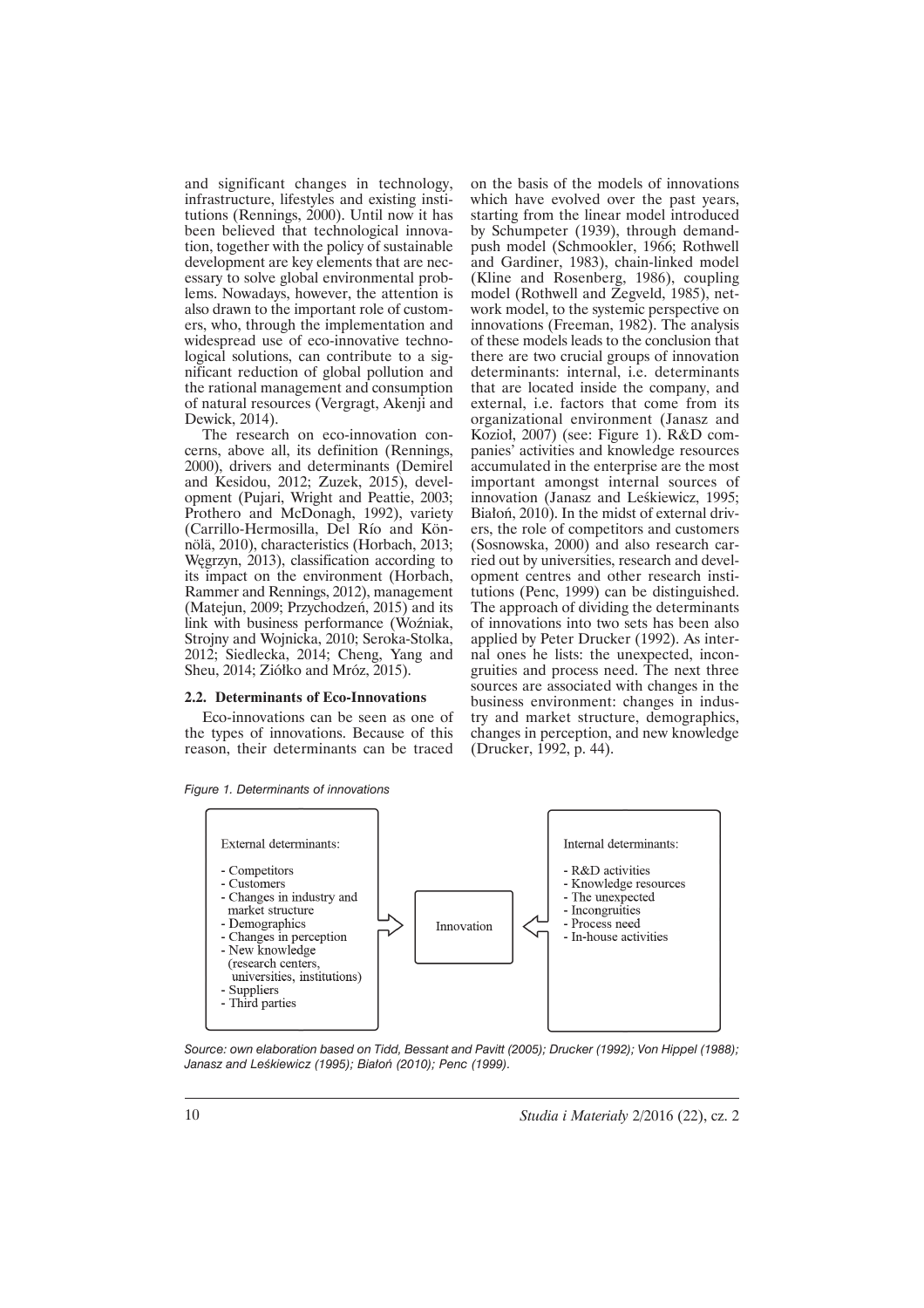Amongst other classifications of determinants of innovations, there is a concept introduced by Von Hippel (Von Hippel, 1988), according to which the three main sources of innovations are: customers, suppliers and third parties, such as research centres, universities. A similar approach has been proposed by Tidd, Bessant and Pavitt. These researchers listed suppliers, customers, in-house activities and basic research as the sources of developing the novelties (Tidd, Bessant and Pavitt, 2005, p. 171).

The researchers who focus on environmental innovativeness have developed industry specific classifications of determinants of innovations (Horbach, 2008; Belin, Horbach and Oltra, 2009; Cuerva, Triguero-Cano and Córcoles, 2013; Oltra, 2008; Cleff and Rennings, 1999; Del Val Segarra-Oña and Peiró-Signes, 2013; Zuzek, 2015). Although the overview of the literature shows that a similar set of drivers applies to general innovations and eco-innovations, in the case of environmental innovations the precise influence of each driver on the emergence of environmental friendly solutions is more difficult to evaluate. Therefore, some researchers argue that the analysis of environmental innovations should concentrate on the interactions between different drivers of innovativeness and at the same time on the relationships between competitiveness, companies' characteristics and environmental performance of firms (Oltra, 2008).

In the study conducted by Klaus Rennings (2000), the sources of eco-innovations are divided into three categories: technology push, regulatory pull and market pull. The first source consists of such factors as product quality, energy efficiency, product palette and material efficiency. The later one should be associated with existing environmental law, expected regulations and Occupational Safety and Health standards. The market pull determinants listed by Rennings are, among others, competition, labour costs, customer demand, image, market share and new markets.

Jens Horbach distinguished and described three categories of sources of eco-innovation, on the basis of their origin. There are eco-innovations stimulated by demand, supply, and policy and institutional factors. A detailed classification of these categories is described in Table 1.

In many recent studies the key concept of the determinants of environmental innovations consists of four main driving forces: technology, market, regulation and firm specific factors (Horbach, Rammer and Rennings, 2012) (see: Figure 2).

As already mentioned, it is difficult to assess which of these factors are the most important in the development of eco-innovations. Empirical research provides various points of view on this topic.

Technology push factors are essential drivers of eco-innovations. The evidence of this is presented in the research based on German panel data that revels that R&D activities that result in the improvement of

| Category of<br>determinants              | <b>Determinant of eco-innovations</b>                                                                                                                              |
|------------------------------------------|--------------------------------------------------------------------------------------------------------------------------------------------------------------------|
| Supply side                              | Technological capabilities                                                                                                                                         |
|                                          | Appropriation problem and market characteristics                                                                                                                   |
| Demand side                              | (Expected) market demand (demand-pull hypothesis)                                                                                                                  |
|                                          | Social awareness of the need for clean production; environmental<br>consciousness and preference for environmentally friendly products                             |
| Institutional and<br>political influence | Environmental policy (incentive-based instruments and regulatory<br>approaches)                                                                                    |
|                                          | Institutional structure: e.g. political opportunities of environmentally<br>oriented groups, organization of information flow, existence of innovation<br>networks |

*Table 1. Determinants of eco-innovation divided into categories*

*Source: Horbach (2008, p. 164).*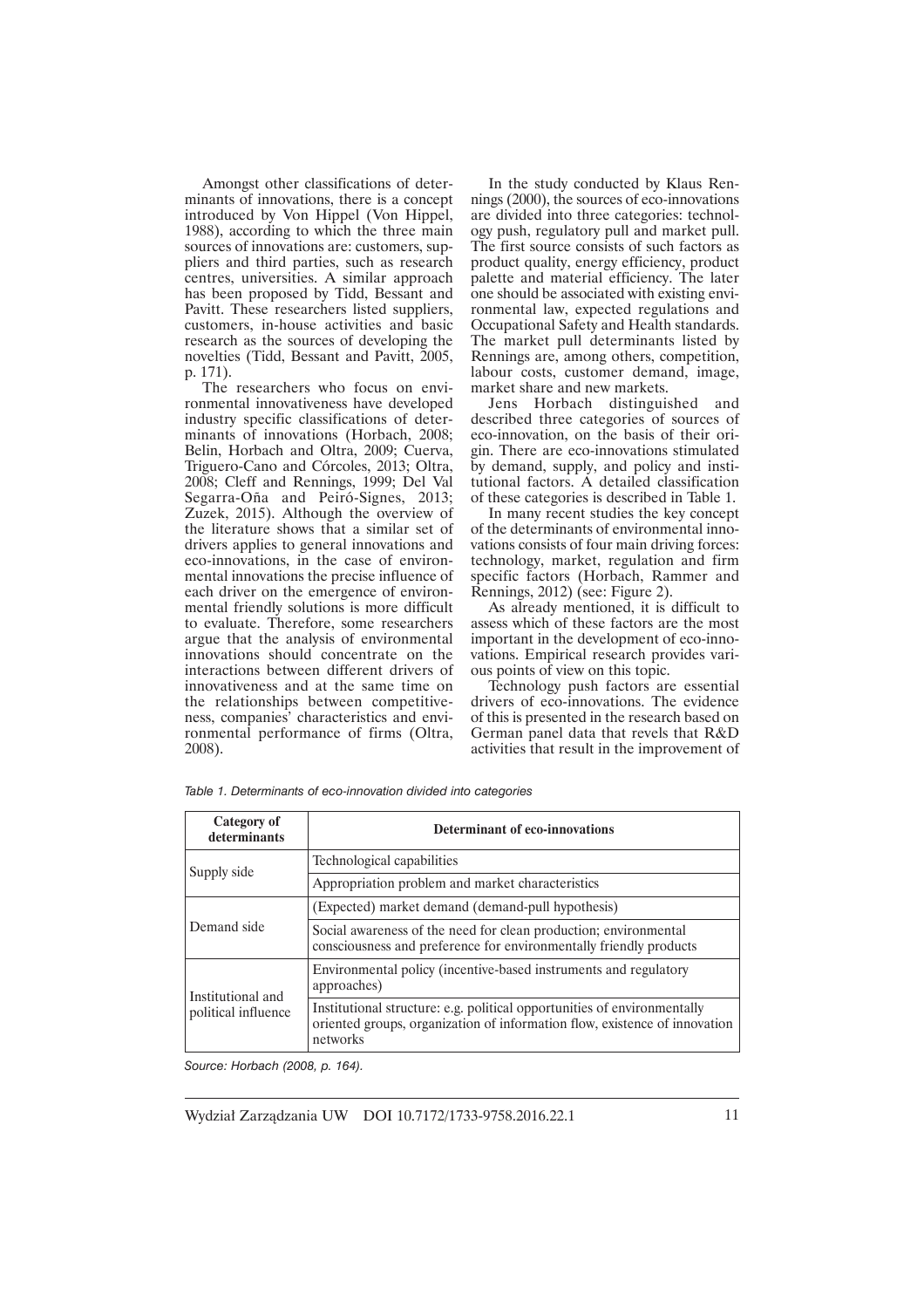*Figure 2. Determinants of eco-innovations*



*Source: Horbach, Rammer and Rennings (2012, p. 113).*

firms' technological performance influence eco-innovativeness (Horbach, 2008).

Companies' access to significant, preferably limited resources can help to develop environmentally friendly solutions (Hart, 1995; Ryszko, 2016). The study of Demirel and Kesidou (2012), in line with the previous empirical findings, reveals that firm specific factors, such as organizational capabilities related to environmental management systems, are important in eco-innovations creation. What is more, these determinants affect environmental solutions development decisions and the level of firms' resources allocated to eco-innovation activities. This study provides also evidence that market demand factors, amongst which corporate social responsibility (CSR) and consumer needs and requirements, do not influence the level of investments in environmentally friendly products to a large extent. These factors are seen as important and companies are willing to respond to social needs with some minimum investment. However, these factors do not commit the companies to undertake outstanding actions in order to develop new solutions (Demirel and Kesidou, 2012). Such approach of companies is, in general, confirmed by some studies (Rehfeld, Rennings and Ziegler, 2007), but it is possible to find the evidence that customers can be very important in the process of developing eco-innovations. Such situation can take place only if the solution is perceived as adding value by customers (Kammerer, 2009).

The determinant of eco-innovations that is the most difficult to assess is the regulatory aspect. Some studies reveal that regulatory framework has a strong impact on firms' eco-innovative activity (Brunnermeier and Cohen, 2003; Rennings, 2000) and is necessary in order to support market pull and technology push factors since these two do not seem to be strong enough to drive eco-innovativeness (Cleff and Rennings, 1999). However, some researches claim that it should not be treated as the only factor that directly influences the development of eco-innovations (Oltra, 2008). It has also been found that existing regulations, contrary to expected ones, shape to some extent product and organizational eco-innovations. Future regulations have no significant impact on European companies' decisions to develop environmentally friendly solutions (Triguero, Moreno-Mondéjar and Davia, 2013).

To conclude the literature review, it should be pointed out that depending on geographical region and the type of environmental innovation, its origin can be assessed by analysing the technological compromises between various drivers and objectives of innovativeness (Oltra, 2008). Such approach is used here in the research on eco-innovations in Poland.

# **3. Research Methods**

The empirical part of this research is based on in-depth, semi-structured interviews conducted with the representatives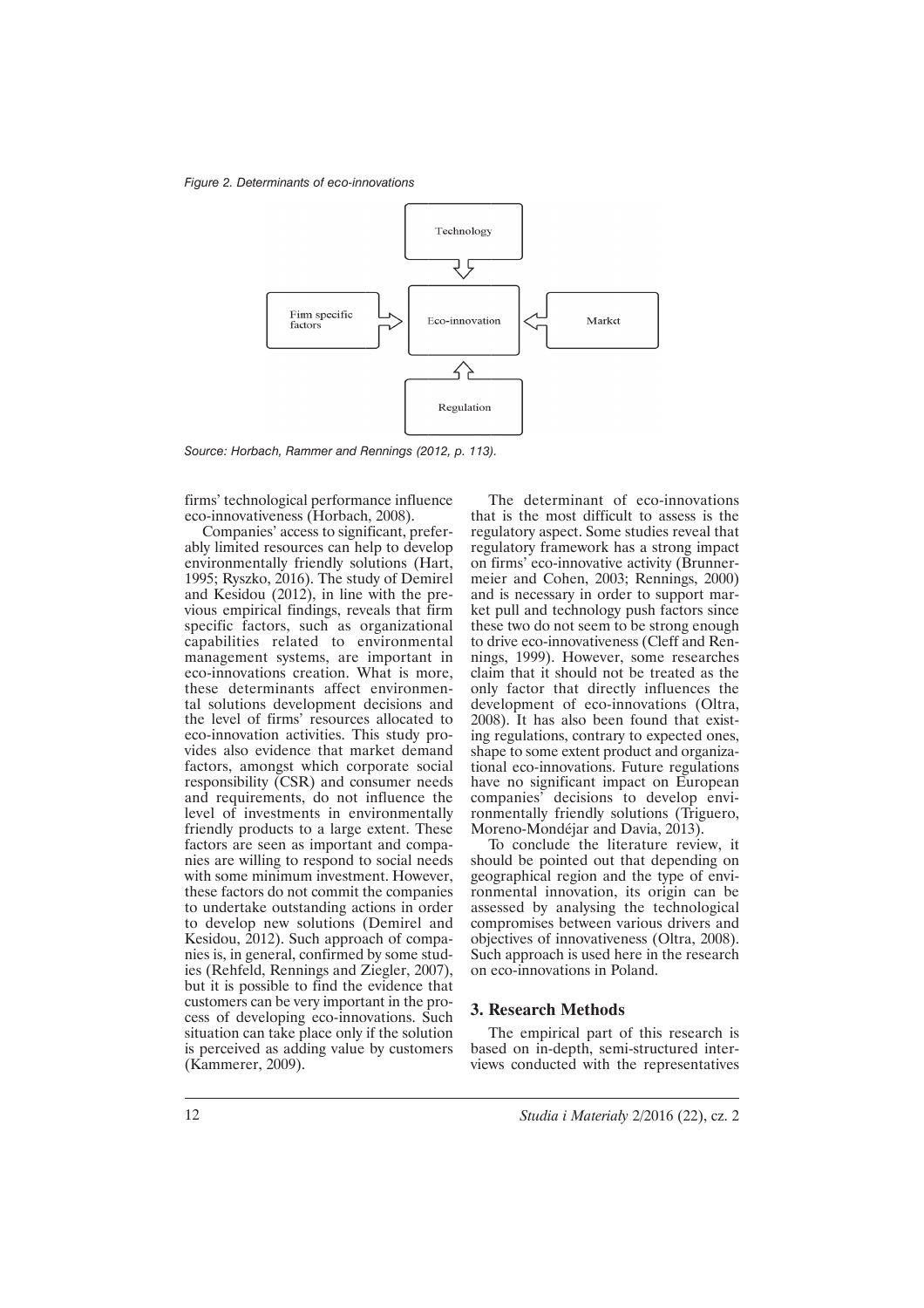of selected 40 Polish companies operating in the field of environmentally sound technologies, within six areas:

- renewable energy sources (10 firms): manufacturers of solar collectors, briquetting machines, fuel cells, hydro power and biogas solutions,
- energy efficiency (9 firms): suppliers of technologies that support saving electricity and heat, solutions for passive houses, energy-efficient lighting solutions, heat pumps, media management systems for energy,
- waste management (9 firms): suppliers of solutions for treatment of hazardous waste and by-products of coal combustion, secure storage of liquid fuels, biomass gasification, processing plastics into liquid fuels,
- water and wastewater management (7) firms): suppliers of water treatment plants, water treatment solutions and drying of sewage sludge solutions,
- biodiversity protection (3 firms): suppliers of technologies for reclamation of lakes and barriers to protect fish,
- air protection (2 firms): suppliers of pollution emission reduction systems.

This qualitative sample was purposely chosen. The selected companies were the participants of the governmental project-competition, GreenEvo – Green Technology Accelerator, run by the Polish Ministry of Environment. All participants of the project were evaluated by independent experts in terms of their innovativeness, environmental effects of their products and development potential. Forty interviewed companies were the winners of the GreenEvo competition in 2010–2012.

The companies distinguish themselves from other environmentally sound technologies industry market players in Poland, as suppliers of own, eco-innovative products and as entities interested in international markets. Each interview was based on the same script, which contained a list of more than a hundred detailed, open questions. All of the interviewees were either company owners or managing board members, such as sales managers or product managers, thus they can be seen as well-informed, reliable sources of information. In the case of some companies from the sample, interviews were conducted with more than one participant from the same company. The interviewers were allowed to interact freely with the interviewees in order to gather information on both, facts and their interpretation, along with personal opinions of respondents. That is why, during the interviews it was possible to discuss additional, relevant topics. The respondents were guaranteed anonymity. Interviews were carried out by several members of the research team (triangulation of researchers) in order to eliminate unconscious preferences of interviewers, and thus provide a better quality of research conducted (Flick, 2011). The interviews lasted on average 157 minutes (2 hours 37 minutes), but the longest one took 266 minutes (4 hours 26 minutes). The total time of all interviews was 6280 minutes (104 hours and 40 minutes). The interviews were recorded, transcribed, divided into topic-based text segments and coded into 77 detailed codes collected in the codebook. The codebook was the basis for analysis and interpretation of the qualitative data which was made in accordance with the grounded theory approach (Corbin and Strauss, 1990; Glaser and Strauss, 2006).

#### **4. Results of Empirical Research**

The interviews confirmed that the process of developing eco-innovative solutions is often long and complex. New technologies are usually the result of long-term work of many experts from different fields. Each innovative idea is established in different circumstances, that is why, it is difficult to describe one, precise approach to this issue. For this reason, the respondents were not able to clearly indicate one factor that influenced the development of their technology. In their statements several components were often pointed out. Moreover, the empirical research provides the evidence of motivations that led to the creation of eco-innovations. It is important to take into account that determinants and motivations are not the same. Motivations are the inspirations to take the effort and develop an environmental solution, while determinants specify the factors that directly influenced this development.

The determinants of eco-innovations distinguished by the interviewees can be divided into two groups: internal ones, related to the company and its potential, and external, such as its organizational environment, customers and competi-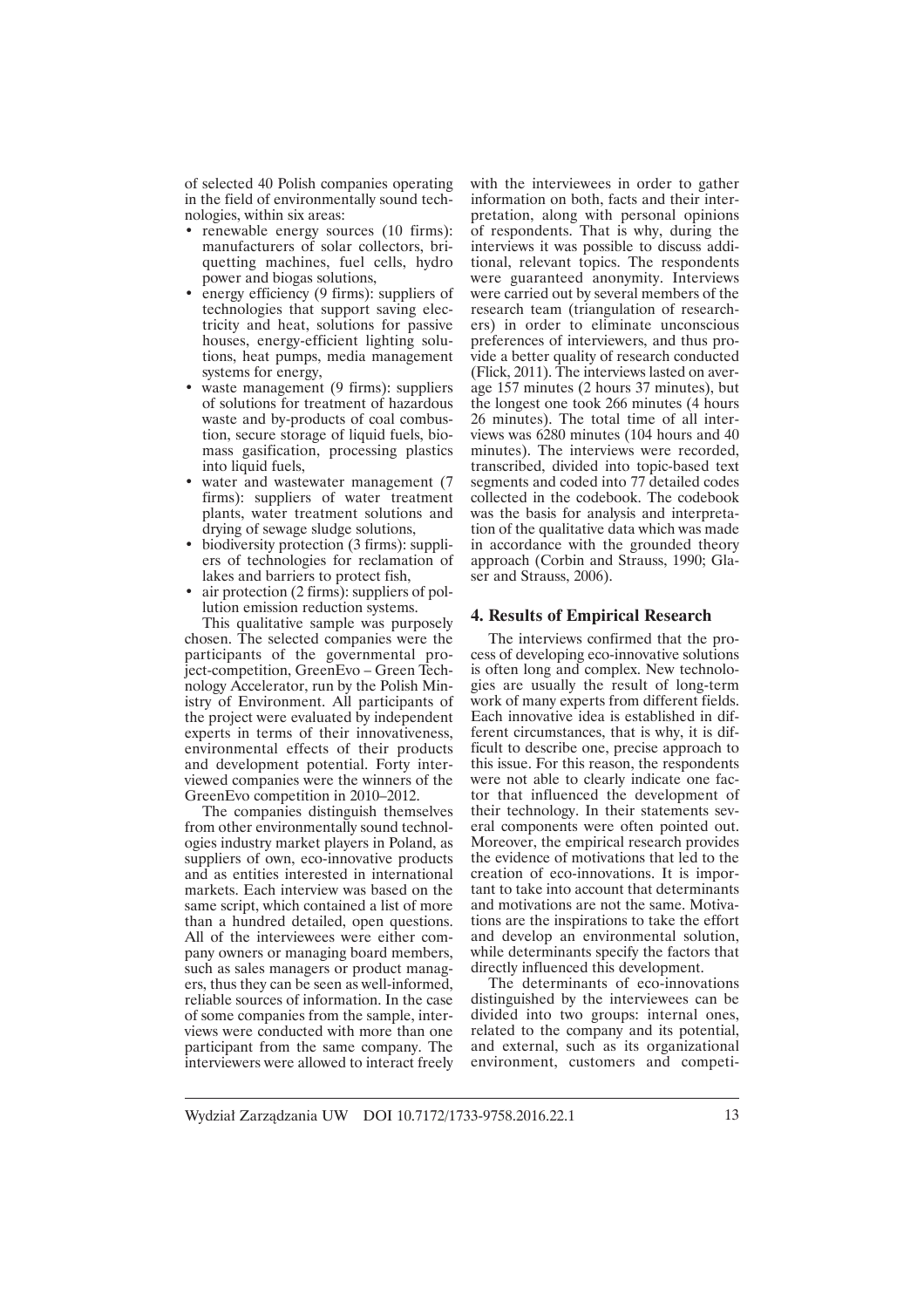tors related. The former were considered more important, as 23 companies indicated that the development of eco-innovations depended on the knowledge and skills gathered within the company. However, external factors, such as inspiration from other market players, influence of the demand or cooperation with research centres, were indicated by 20 interviewees as the sources of eco-innovations. Since the research had been based on the semistructured interviews with open-ended questions, the interviewees were not provided with sample answers that could affect their statements. For this reason, the drivers of eco-innovations they recalled were not limited to any theoretical framework and exactly described the moment of their eco-innovative products creation. All the answers provided by the respondents are shown in Figure 3.

*Figure 3. Determinants of product eco-innovations development in Poland*

| <b>External determinants</b>                                                                                                                                                                                                                                                                               | <b>Internal determinants</b>                                                |
|------------------------------------------------------------------------------------------------------------------------------------------------------------------------------------------------------------------------------------------------------------------------------------------------------------|-----------------------------------------------------------------------------|
| • Identification of market<br>needs<br>• Inspiration from the<br>competition<br>• Product order placed by<br>the customer<br>• Wilingness to stand out<br>from the copetition<br>• Cooperation with uni-<br>versities (an initiative<br>of academic staff)<br>• Willingness to satisfy<br>customers' needs | • Research<br>• Experience and skills of<br>innovation developers<br>• Idea |

*Source: own elaboration based on the interviews.*

# **4.1. Internal Determinants of Eco-Innovations**

The main stimulus that falls in this category is the research activity, based on the work and skills of companies' employees and conducted within it. Although 27 companies declared that they performed in-house research, around half of them admitted that such activity was the direct determinant of their technology creation and development. At the moment of working on the eco-innovation, companies were conducting research of various types. Most of them focused on technology development and product testing in their laboratories which was performed by research teams inside the company, whose skills were based on previously gathered knowledge and experience. Some of the companies received assistance from external entities, collaborated with them co-operating or subcontracting research tasks. Such cases were relatively few. Only 2 interviewees followed this path of new solutions development.

The biggest group amongst the companies engaged in R&D was represented by both former or present academics and members of university project teams. In a few cases, the technology is the result of research initiated during the higher education of its inventor.

According to the interviews, 12 companies have developed eco-innovative technology without being influenced by or engaged in any research. Most of them developed a new solution on the basis of observing the performance of the previously existing solutions, after its adoption by the client, confronting this performance with the original objectives and introducing continuous modifications and improvements.

Another determinant, recalled by 3 companies, that influenced the development of eco-innovations by the Polish companiessuppliers of environmentally sound technologies was the result of past experiences of employees and firms' owners. Almost half of eco-innovation inventors previously worked in the environmental and advanced technology industries. More than one-third of them were employed in business and at the university at the same time. In addition, many employees gained experience in multinational companies. For people employed in the research units of higher education, scientific research at companies' level was a logical complement to their academic activities and a basis for the creation of eco-innovative technologies.

The last internal driver of eco-innovation, mentioned by only 1 interviewee, was a completely new idea that appeared in the minds of innovation creators. At the same time, people representing this company also declared that the process of innovation creation had been long and had been influenced by so many factors that it was difficult to list all of them.

In the opinion of interviewees, various types of their personal experience, not only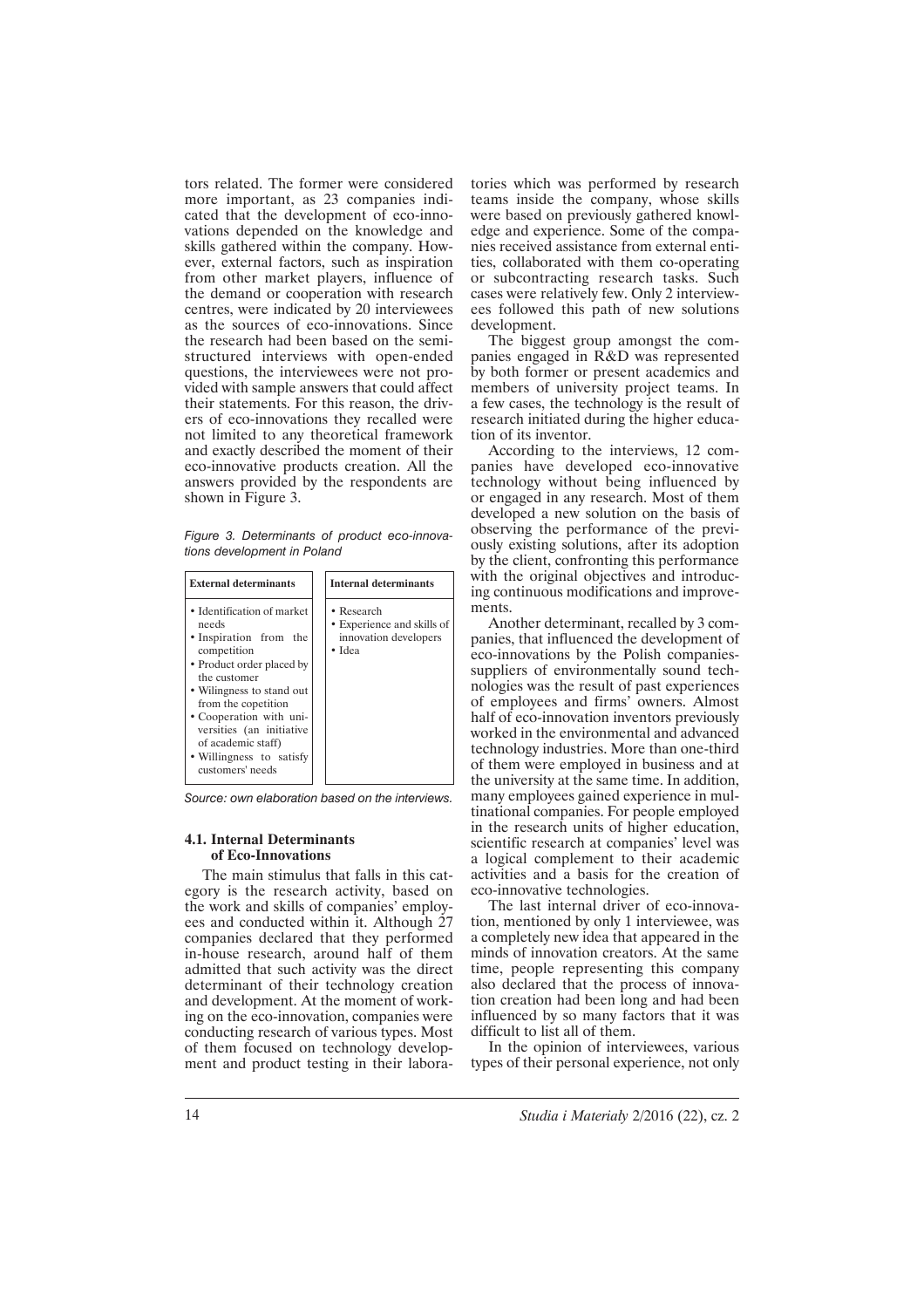related to education and business, contributed to the technology development. However, 95% of interviewees (38 companies) confirmed that cooperation with universities or work in other companies had a positive impact on the performance and the speed of technology development, especially in terms of motivation.

## **4.2. External Determinants of Eco-Innovations**

Among the external determinants of eco-innovations, the most important was the identification of market needs. On the basis of well-prepared market analysis, it was possible to easily identify not only potential customers but also competitors. The awareness of the market circumstances allowed for creating and developing innovative technology, and new ideas were adapted to the companies' organizational conditions. Interviewees admitted that both domestic and international markets were a stimulus for the development of new technological solutions.

Interviewed firms admitted that there were also three main motivations for their eco-innovation activity: competitors, customers and the business environment in a broad sense.

24 companies declared that creation of new technologies was inspired by similar solutions developed by other companies. Such inspiration was usually drawn by examining existing technologies available on the market in order to identify their functional and technical deficiencies and imperfections. According to some interviewees it is important to perform market observation to find imperfections and flaws in available technologies. They believe that the weaknesses of other market players are the best inspiration to create own eco-innovative solutions.

Among companies that inspired interviewed companies to develop product eco-innovations, competitors are the most important ones. 4 companies declare that they drew inspiration from competitors and this was the crucial factor in their technology development. Moreover, 2 interviewees indicate that their firms developed innovative environmentally friendly solutions in order to distinguish themselves from the competitors.

The creation of innovations can be motivated by customers, who, on the one hand, buy and use a product, and on the other, often share their comments and valuable knowledge about its functionality and performance with producers and suppliers. 26 companies admitted that clients often suggest an idea for a product, service, or technical improvement to them, and with such behaviour motivate them to seek for potential eco-innovation development opportunities. Information from customers has been received in many different ways. It is usually gathered during conversations with clients concerning their needs and expectations, as well as possibilities to satisfy such needs by new, potential features of eco-innovations. Some interviewees declared that their contact with customers was regulated in special contractual clauses which obliged users to provide information about technology performance.

3 companies reported that customers' behaviour had a direct influence on the development of their eco-innovation and could be seen as the determinant of companies' eco-innovative activity. This influence occurred when potential users asked the companies to develop a technology with special features that would better satisfy their needs. Enterprises were willing to work on such solution, and customers were happy to help in developing its functionality and features. The cases of such companies justify their fruitful and successful cooperation with the users. Within the researched companies, the information from clients usually contributed to the modernization and faster development of previously existing technologies. In one case, customers were the direct inspiration for the development of new solutions, which were developed to better satisfy their needs.

A number of innovations appeared as a result of effective collaboration between external research institutions and businesses. However, such cooperation was not frequently established. Only 2 companies pointed out that universities can be classified as a source of their new environmentally friendly technologies. Nevertheless, if such cooperation took place, it was positively evaluated by entrepreneurs.

¾ of the researched companies believe that the motivation for the creation of innovations can be drawn not only from the industry but also from the wider business environment, including media, trade shows and textbooks. They find mass media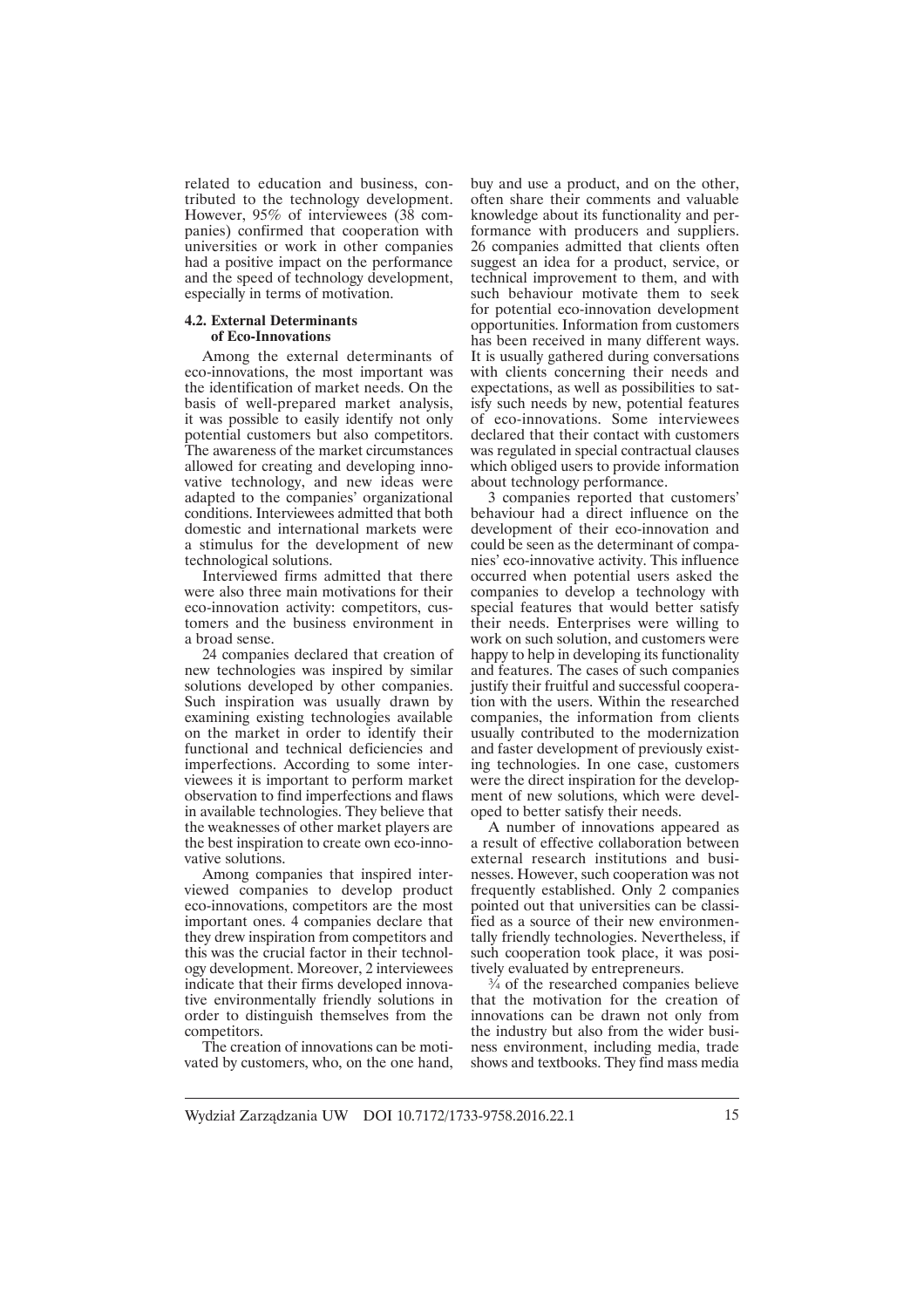and socially available resources very inspiring. The information from the Internet, television and newspapers can guarantee companies' knowledge of technology available among different industries and global technological innovations. It often happens that this information influences functionality and improvements of ecoinnovations among companies-suppliers of environmentally sound technologies in Poland.

## **4.3. Eco-Innovations Characteristics**

Determinants of eco-innovations, as well as different motivations and inspirations, resulted in the development of various types of eco-innovative solutions. The interviews show that 90% of the created products have the characteristics typical for novelties. 42,5% of the interviewed companies (17 companies) claimed that their eco-innovation, at the moment of the creation, was undoubtedly an innovation in a global scale. 25% of companies (10 companies) described the technology as new on the Polish market. Among the technologies that have been described as unique in the Polish market, there are also those, that were developed parallel to the global solutions. In rare cases, it happened that the engineers were working on a solution with no awareness that another group of researchers in other countries had come up with a similar idea earlier.

Among eco-innovations that have been created by the companies-suppliers of environmentally sound technologies in Poland, two are the ones that were not unique, at the world or the country level. The reason why such situation occurred, according to interviewees, is that there are some technological areas and industries in which, based on the present state of knowledge, there is no more space and possibility for creating innovation.

# **5. Discussion**

The empirical research conducted among the selected Polish enterprises provides the evidence that there are many determinants of eco-innovations in the environmentally sound technologies industry in Poland. These factors can be classified on the basis of both the concept of innovation sources applied in theory to general innovations and the specific classification of the determinants of eco-innovations provided by the researchers who study the topic of environmental innovations (Horbach, Rammer and Rennings, 2012). The research findings are generally in line with both theoretical frameworks (see: Figure 4).

The interviewed companies can be a good example of the technological approach to the determinants of eco-innovation, according to which research and development activities carried out within the firms result in the improvement of their technological performance and influence their eco-innovativeness (Horbach, 2008).

The second most important group of determinants of eco-innovation among the companies from the sample was related to the market factors, mainly customers and competitors. Contrary to other empirical studies (Demirel and Kesidou, 2012; Rehfeld, Rennings and Ziegler, 2007) customers in Poland influence the companies to undertake actions in order to develop new solutions. Enterprises declared that such approach was fruitful for both the companies which developed their solution and the users, who were able to get the product that fully served their needs. However, customers were rarely directly involved in the process of eco-innovation development. This phenomenon of customers playing the key role in motivating firms for the eco-innovations creation in Poland, but rarely taking part in the process of elaborating these new solutions, can be caused by the fact that environmentally sound technologies awareness and market in Poland are still pre-mature and relatively new. As companies develop mainly inhouse solutions and do not seek for international cooperation in the phase of product development, customers are strongly motivated to look for the products that may serve their needs on the domestic market. It also should be taken into account that the process of creation of many of the products offered by the interviewed companies started at the time of economic transformation of the Polish market, when the ability to seek for products abroad was to some extent limited. This is the second reason why there were some determined customers who were more willing to work together with the innovators on their products. The supply side of the market also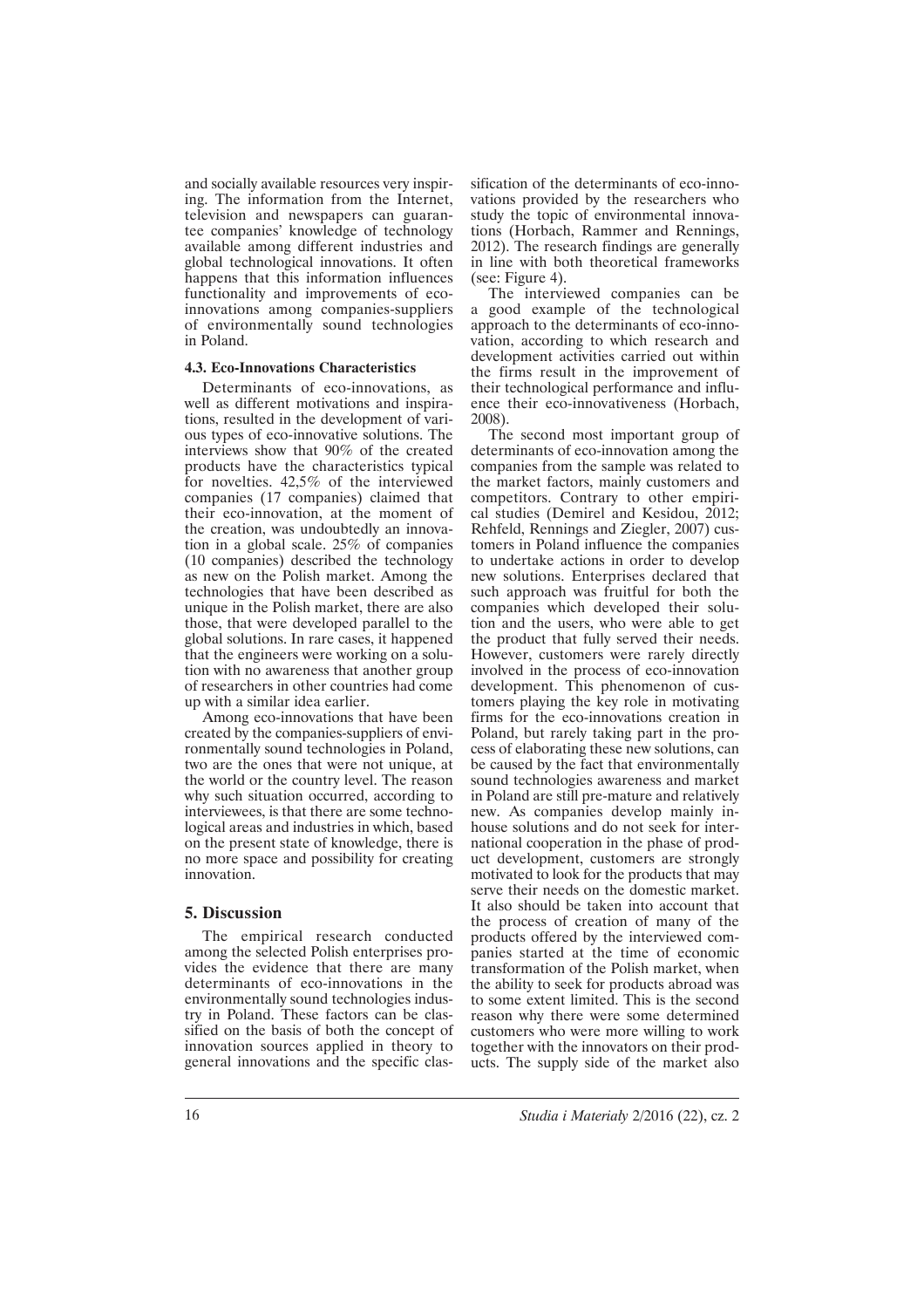*Figure 4. Sources of eco-innovations: summary of the results of empirical research concerning sources contributing to the development of product eco-innovations by companies-suppliers of environmentally sound technologies in Poland compared with the literature and similar empirical studies of other authors*



Explanations: Grey lines on the drawing (shown as tapering funnel) show a narrowed and more precise approach to identifying sources, the transition from general to specific (from all sources of innovation to the sources of specific types of innovations).

*Source: Marczewska (2016, p. 165).*

Wydział Zarządzania UW DOI 10.7172/1733-9758.2016.22.1 17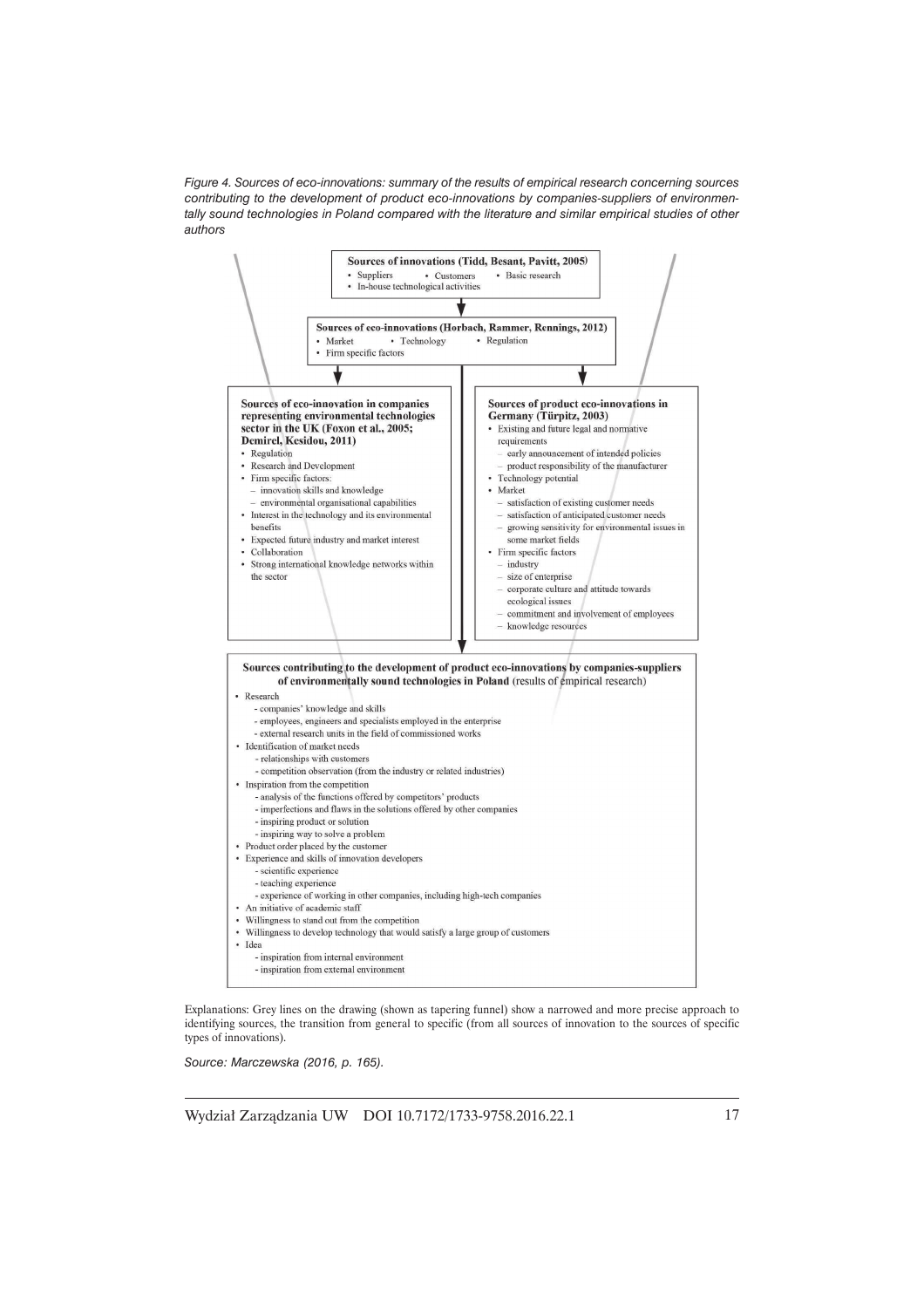seems to be an important source of inspiration which led to the development of novelties. In general, market research is seen as highly important in the development of eco-innovative products.

Another determinant that was found to be important for the creation of ecoinnovations in Poland lies inside the company. Firm specific factors including the resources gathered in the company played a significant role in Polish enterprises. The respondents have noted that the most important of these factors is the knowledge and experience of employees and inventors of an eco-innovation. In many cases people who contributed to the development of environmentally friendly technologies were former or current academics and also had an experience in multinational and domestic environmental industry or advanced technology firms. At this point, in the case of Polish companies, two groups of determinants of eco-innovative activity, technology and firm specific factors, coincide with each other as in many cases the previous experience of inventors highly influenced the research carried out in the company.

The regulatory aspect has not been listed as a determinant of eco-innovations by any of the 40 Polish companies-suppliers of environmentally sound technologies. The evidence provided by the research is according to this aspect in opposition to the findings of Brunnermeier and Cohen (2003), Rennings (2000), Triguero, Moreno-Mondéjar and Davia (2013) and Horbach, Rammer and Rennings (2012). However, this finding of the empirical research could be justified bu the approach proposed by Oltra (2008) and Cleff and Rennings (1999), who claim that regulatory aspect should be treated as supportive, to market pull and technology push factors. In the case of Polish companies, market and technological determinants are the core ones, so the lack of regulatory aspect in the respondents' interviews might be caused by the fact that it does not directly influence the creation of eco-innovations, but it is only the support for other determinants, as stated in the literature. Another possible explanation of this result comes from the nature of eco-innovations considered. Companies from the sample are suppliers of environmentally sound technologies, so

new solutions developed by them are product innovations. The regulatory aspect is usually more important in the case of process innovations (Ghisetti and Rennings, 2014; Horbach, 2008).

# **6. Conclusions and Future Research Directions**

The results of the study rely on its original contribution about the drivers and basic characteristics of one type of eco-innovation (product eco-innovation) developed by a sample of specific market players, i.e. companies-suppliers of environmentally sound technologies. The explorative study of motivations and determinants for the development of eco-innovation in Polish companies is performed partly in the context of an economy in transition. From a pan-European perspective, the topic of drivers for the development of eco-innovations in Eastern European perspective is highly needed. One of the major findings is based on the national characteristics of innovation activities in this country. The restrictions on access to foreign green products and environmental technologies created an endogenous national capacity that is currently used by (a sample of) firms to successfully compete in the market. It is worth noting that similar events happened in the process of re-industrialization and development of technological capabilities in developing countries (c.f. Lall, 1987, 1992; Bell, 1984; etc.).

Based on the interviews conducted with the selected 40 companies, it is possible to specify the determinants and sources of eco-innovative activity and the motivation for creating eco-innovations in Poland. They are mainly market- and technology-related factors. This conclusion is in line with the studies emphasizing the role of market, technology and firm specific factors as the determinants of eco-innovations, but in opposition to the results supporting the thesis that regulatory aspect is highly important for the companies that create and develop environmentally friendly novelties.

The paper also shows that the main motivation and inspiration of eco-innovative activity in Poland is the market behaviour of competitors. More than half of the companies from the sample state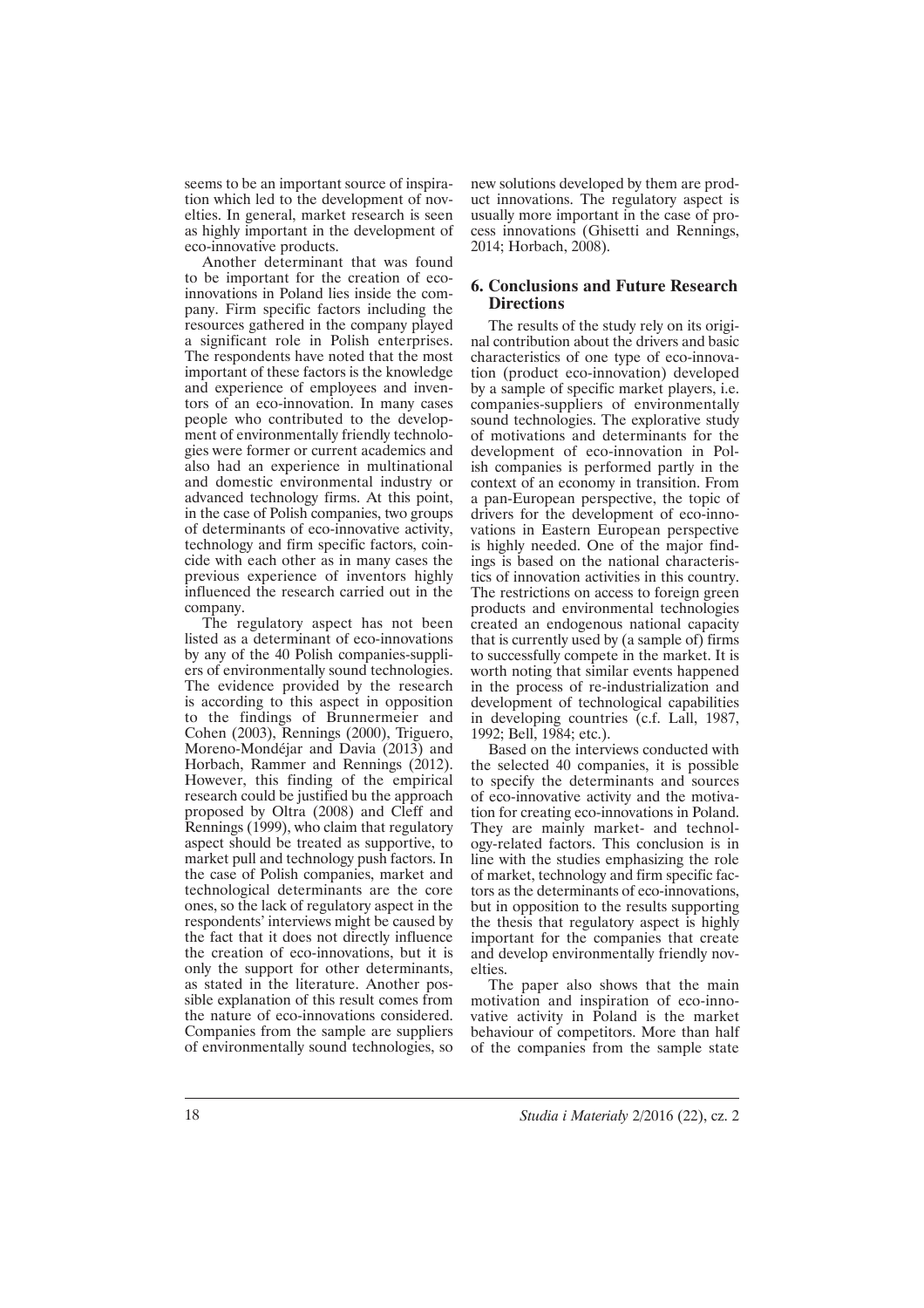that they drew inspiration from similar solutions developed by other companies. However, in most cases the inspiration was not aimed at copying existing successful ideas, but gaining knowledge about their features and weaknesses. At the same time, 27 of interviewed enterprises in their eco-innovation activity rely mainly on their own internal R&D activity. Just a few enterprises declare that there is some cooperation with universities and research organizations. New ideas developed by research institutions are rarely used by the companies.

Furthermore, there is a high pressure coming from policy makers on enterprises to implement ecological solutions, partly induced by the European Union policy. There is also a growing flow of public funds supporting eco-innovativeness. However, awareness about the need to be eco-efficient is still relatively low among Polish enterprises.

The results (and overall findings of the paper) should be treated as explorative. The reason for this is that its discussion and conclusions are based on a sample of 40 company-level interviews. Hence the level of generalization of results needs to be carefully established.

Since the evidence of this research cannot be applied to the whole population of companies, because the interviewed population included the suppliers of their own, advanced environmentally sound technologies in Poland, while amongst other enterprises from the sector, there are also distributors of technologies or manufacturers of less advanced solutions, there is a need for further research of this complex phenomenon. The next step of such study could be multiple case study research on the basis of which it will be possible to discover and analyse in depth the reasons why some determinants are more important than others, and explain the lack of the regulatory aspect amongst these factors.

#### **Footnote**

<sup>1</sup> The work has been supported by the Polish National Science Centre (pl. *Narodowe Centrum Nauki*) funds allocated with the decision DEC-2014/12/T/HS4/00311.

#### **Referencess**

Andersen, M.M. (2008). *Eco-innovation-towards a taxonomy and theory*. 25th Celebration Conference 2008 on entrepreneurship and innovation – organizations, institutions, systems and regions, Denmark.

Aragon-Correa, J.A. and Sharma, S. (2003). A contingent resource-based view of proactive corporate environmental strategy. *Academy of Management Review, 28*(1), 71–88.

Banerjee, S.B., Iyer, E.S. and Kashyap, R.K. (2003). Corporate environmentalism, antecedents and influence of industry type. *Journal of Marketing, 67*(2), 106–122.

Belin, J., Horbach, J. and Oltra, V. (2009). *Determinants and specificities of eco-innovations – An econometric analysis for France and Germany based on the Community Innovation Survey*. DIME.

Bell, M. (1984). Learning and the accumulation on industrial technological capacity in developing countries. In: M. Fransman and K. King (eds.). *Technological capacity in the third world* (pp. 187–209). Basingstone: The Macmillan Press Ltd.

Białoń, L. (ed.). (2010). Zarządzanie działalnością *innowacyjnÈ*. Warszawa: Placet.

Brunnermeier, S.B. and Cohen, M.A. (2003). Determinants of environmental innovation in US manufacturing industries. *Journal of Environmental Economics and Management, 45*, 278–293.

Carrillo-Hermosilla, J., Del Río, P. and Könnölä, T. (2009). *Eco-innovation. When sustainability and competitiveness shake hands.* New York: Palgrave Macmillan.

Carrillo-Hermosilla, J.H., Del Río, P. and Könnölä, T. (2010). Diversity of eco-innovations: Reflections from selected case studies. *Journal of Cleaner Production, 18*, 1073–1083.

Cheng, C.C.J., Yang, C.L. and Sheu, C. (2014). The link between eco-innovation and business performance: A Taiwanese industry context. *Journal of Cleaner Production, 64*(1), 81–90.

Chrząścik, I., Marciniuk-Kluska, A. and Kluska, M. (2010). Ekoinnowacje a zrównoważony rozwój. Stu*dia Ecologiae et Bioethicae, 8*(1), 169–177.

Cleff, T. and Rennings, K. (1999). Determinants of environmental product and process innovation. *European Environment, 9*, 191–201.

Corbin, J. and Strauss, A. (1990). Grounded Theory Research: Procedures, Canons, and Evaluative Criteria. *Qualitative Sociology, 13*(1), 3–21.

Cuerva, M.C., Triguero-Cano, A. and Córcoles, D. (2013). Drivers of green and non-green innovation: empirical evidence in Low-Tech SMEs. *Journal of Cleaner Production, 68*, 104–113.

Del Val Segarra-Oña, M. and Peiró-Signes, A. (2013). Eco-innovation determinants in service industries. *Direccion y Organizacion, 50*, 5–16.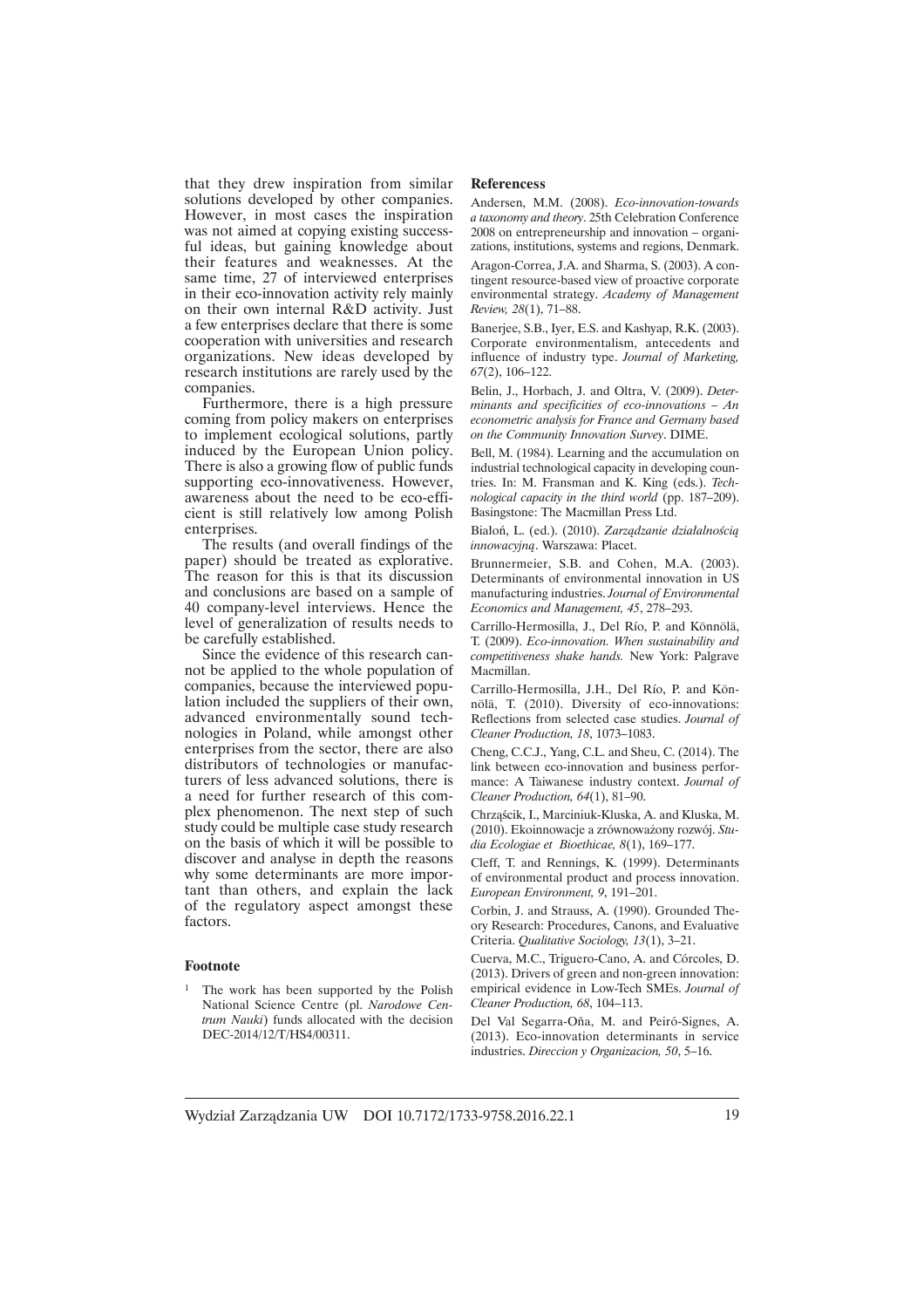Demirel, P. and Kesidou, E. (2012). On the drivers of eco-innovations: Empirical evidence from the UK. *Research Policy, 41*, 862–870.

Demirel, P., Kesidou, E. (2011). Stimulating different types of eco-innovation in the UK: government policies and firm motivations. *Ecological Economics, 70*, 1546–1557.

Díaz-García, C., González-Moreno, Á. and Sáez-Martínez, F.J. (2015). Eco-innovation: insights from a literature review. *Innovation: Management, Policy & Practice, 17*(1), 6–23.

Drucker, P.F. (1992). *Innowacja i przedsiębiorczość*. *Praktyka i zasady*. Warszawa: PWE.

Drucker, P.F. (2004). *Natchnienie i fart, czyli innowacja i przedsiębiorczość*. Warszawa: Wydawnictwo Studio Emka.

Ekins, P. (2010). Eco-innovation for environmental sustainability: concepts, progress and policies. *International Economics and Economic Policy, 7*(2), 267–290.

Elkington, J. (1998). *Cannibals with forks: the triple bottom line of 21st century business*. Stony Creek, CT: New Society Publishers.

Flick, U. (2011). *Jakość w badaniach jakościowych*. Warszawa: Wydawnictwo Naukowe PWN.

Foxon, T.J., Gross, R., Chase, A., Howes, J., Arnall, A. and Anderson, D. (2005). UK innovation systems for new and renewable energy technologies: drivers, barriers and systems failures. *Energy Policy, 33*, 2123–2137.

Freeman, Ch. (1982). *The Economics of Industrial Innovation*. London: Pinter.

Frieder, R., Dirk, S. and Fabio, I. (2008). Ecolabelling and product development: potentials and experiences. *International Journal of Product Development, 6*(3/4), 393–419.

Fussler, C. and James, P. (1996). *Eco-innovation: A Breakthrough Discipline for Innovation and Sustainability*. London: Pitman Publishing.

Ghisetti, C. and Rennings, C. (2014). How does it pay to be green? An empirical analysis on the German Innovation Survey. *Journal of Cleaner Production, 75*, 106–117.

Giancarlo, B. (2007). Eco-effectiveness to pursue resource valorisation and conservation: a new approach. *International Journal of Environmental Technology and Management, 7*(5/6), 734–742.

Glaser, B. and Strauss, A. (2006). *The Discovery of Grounded Theory. Strategies for Qualitative Research*. New Brunswick, London: Aldine Transaction.

Griffin, R.W. (1996). Podstawy zarządzania organi*zacjami*. Warszawa: Wydawnictwo Naukowe PWN.

Grudzewski, W.M. and Hejduk, I.K. (2008). Zarządzanie technologiami. Zaawansowane tech*nologie i wyzwanie ich komercjalizacji*. Warszawa: Centrum Doradztwa i Informacji Difin.

Hart, S.L. (1995). A natural resource-based view of the firm. *The Academy of Management Review, 20*(4), 986–1014.

Horbach, J. (2008). Determinants of environmental innovation – New evidence from German panel data sources. *Research Policy, 37*, 163–173.

Horbach, J. (2013). *Do eco-innovations need specific regional characteristics?* 35th DRUID Celebration Conference 2013, Barcelona.

Horbach, J., Rammer, C. and Rennings, K. (2012). Determinants of eco-innovations by type of environmental impact. The role of regulatory push/ pull, technology push and market pull. *Ecological Economics, 78*, 112–122.

James, P. (1997). The sustainability circle: a new tool for product development and design. *Journal of Sustainable Product Design, 2*, 52–57.

Janasz, W. and Kozioł, K. (2007). *Determinanty dziaïalnoĂci innowacyjnej przedsiÚbiorstw*. Warszawa: PWE.

Janasz, W. and Leśkiewicz, I. (1995). *Identyfikacja i realizacja procesów innowacyjnych w przedsiębior*stwie. Szczecin: Uniwersytet Szczeciński.

Jänicke, M. (2012). "Green growth": From a growing eco-industry to economic sustainability. *Energy Policy, 48*, 13–21.

Kammerer, D. (2009). The effects of customer benefit and regulation on environmental product innovation. Empirical evidence from appliance manufacturers in Germany. *Ecological Economics, 68*, 2285–2295.

Kanerva, M., Arundel, A. and Kemp, R. (2009). Environmental innovation: Using qualitative models to identify indicators for policy. *United Nations University Working Papers Series*, Maastricht.

Kemp, R. (2010). Eco-innovation: Definition, measurement and open research issues. *Economia Politica, 27*, 397–420.

Kemp, R. and Pearson, P. (2007). *Final report MEI project about measuring eco-innovation*. Maastricht Economic and Social Research Institute on Innovation and Technology, Maastricht.

Kevin, B. and Patrice, H. (1999). Sustainability, Eco-efficiency, Life-Cycle Management, and Business Strategy. *Environmental Quality Management, 8*(3), 33–41.

Kline, J. and Rosenberg, N. (1986). An overview of Innovation. In: R. Landau and N. Rosenberg (eds.). *The Positive Sum Strategy. Harnessing Technology for Economic Growth* (pp. 275–306). Washington D.C.: National Academy Press.

Kotler, P. (2000). *Marketing Management*. Boston: Pearson Custom Publishing.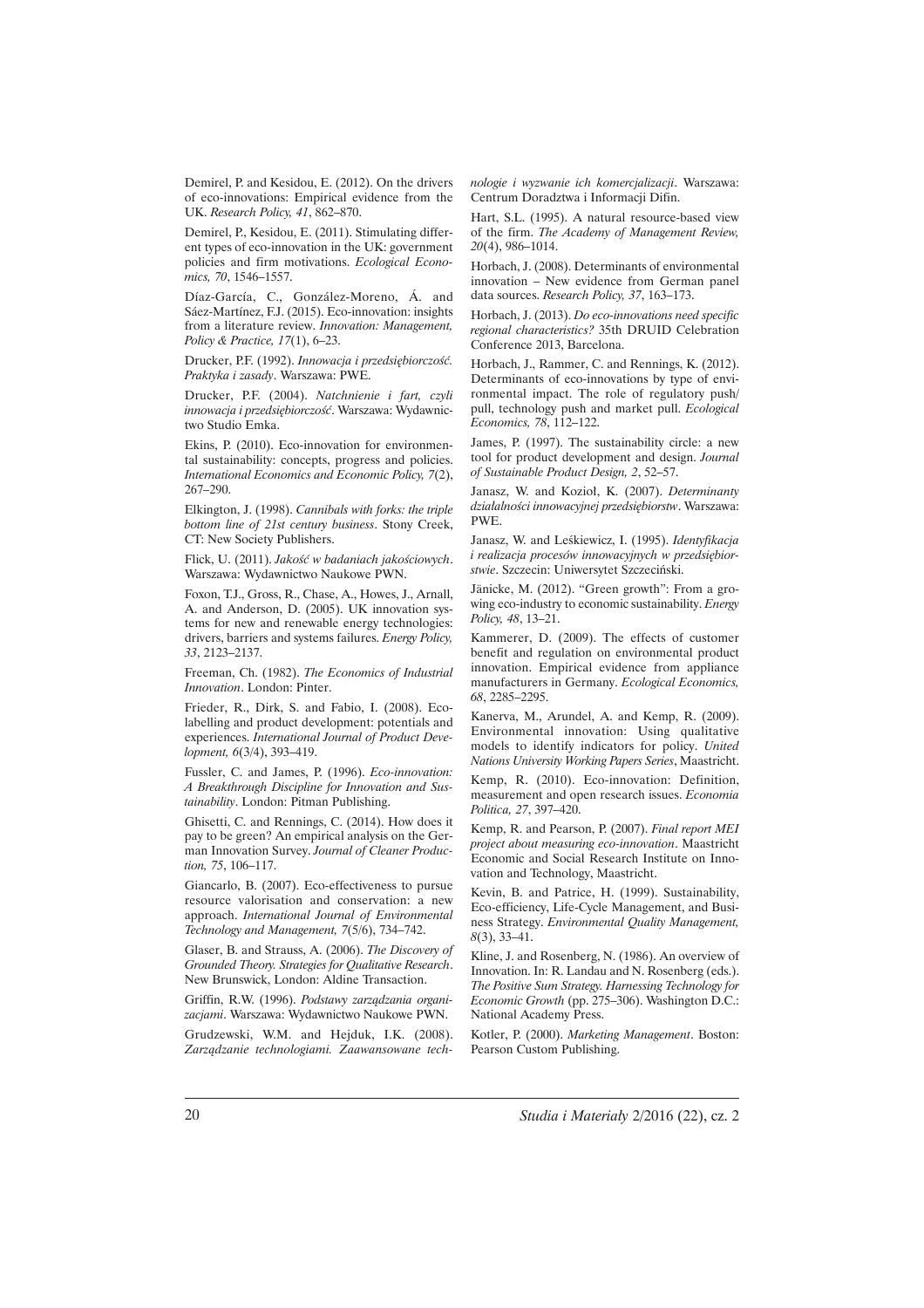Lall, S. (1987). *Learning to Industrialize: The Acquisition of Technological Capability by India*. London: Macmillan.

Lall, S. (1992). Technological Capabilities and Industrialization. *World Development, 20*(2), 165–186.

Marczewska, M. (2016). *½ródïa i mechanizmy powstawania ekoinnowacji w przedsiÚbiorstwach dostawcach technologii Ărodowiskowych*. Warszawa: Difin.

Matejun, M. (2009). Zarządzanie innowacjami ekologicznymi we współczesnym przedsiębiorstwie. In: R. Grądzki and M. Matejun (eds.). *Rozwój* zrównoważony – zarzadzanie innowacjami ekologicznymi (pp. 19–31). Łódź: Wydawnictwo Media Press.

OECD. (2005). *Oslo Manual. Guidelines for collecting and interpreting innovation data, third edition*. Paris: OECD and Eurostat.

Oltra, V. (2008). Environmental innovation and industrial dynamics the contributions of evolutionary economics*. Working Papers of GREThA, 28*, 1–26.

Penc, J. (1999). *Innowacje i zmiany w firmie. Transformacja i sterowanie rozwojem przedsiÚbiorstwa*. Warszawa: Agencja Wydawnicza Placet.

Pinar, E. and Jorg, T. (2005). ECO-design of reuse and recycling networks by multi-objective optimization. *Journal of Cleaner Production, 13*(15), 1449–1460.

Piotrowska, J. (2012). Ekoinnowacje – wyzwanie dla polskiej gospodarki. *Studia i Prace Wydziaïu Nauk Ekonomicznych i ZarzÈdzania Uniwersytetu Szczeciñskiego, 28*, 173–187.

Porter, M.E. (2008). *On Competition*. Boston: Harvard Business Review.

Prothero, A. and McDonagh, P. (1992). Producing environmentally acceptable cosmetics? The impact of environmentalism on the United Kingdom cosmetics and toiletries industry. *Journal of Marketing Management, 8*(2), 147–166.

Przychodzeń, J. (2015). Ekoinnowacje w przedsiebiorstwie. Zarządzanie, pomiar i wpływ na wyniki finansowe. Warszawa: CeDeWu.

Pujari, D., Wright, G. and Peattie, K. (2003). Green and competitive: influences on environmental new product development (ENPD) performance. *Journal of Business Research, 56*(8), 657–671.

Rehfeld, K.M., Rennings, K. and Ziegler, A. (2007). Integrated product policy and environmental product innovations: An empirical analysis. *Ecological Economics, 61*(1), 91–100.

Rennings, K. (2000). Redefining innovation – ecoinnovation research and the contribution from ecological economics. *Ecological Economics, 32*, 319–332.

Rogers, E.M. (2003). *Diffusion of Innovations*. New York: The Free Press.

Rothwell, R. and Gardiner, P. (1983). The Role of Design on Product and Process Change. *Design Studies, 4*(3), 161–169.

Rothwell, R. and Zegveld, W. (1985). *Reindustrialization and Technology*. London: Longman.

Ryszko, A. (2016). Interorganizational cooperation, knowledge sharing, and technological eco-innovation: The role of proactive environmental strategy – empirical evidence from poland. *Polish Journal of Environmental Studies, 25*(2), 753–764.

Schmookler, J. (1966). *Invention and Economic Growth*. Cambridge: Harvard University Press.

Schumpeter, J.A. (1939). *Business Cycles*. New York, London: McGraw Hill.

Schumpeter, J.A. (1960). *Teoria rozwoju gospodarczego*. Warszawa: PWN.

Seroka-Stolka, O. (2012). Wzrost konkurencyjności przedsiębiorstwa w oparciu o jego ekoinnowacyjność. Zeszyty Naukowe Wyższej Szkoły Humanitas. *ZarzÈdzanie, 13*(2), 189–198.

Sharma, S. (2000). Managerial interpretations and organizational context as predictors of corporate choice of environmental strategy. *Academy of Management Journal, 43*(4), 681–197.

Siedlecka, E.M. (2014). *Ekoinnowacje w technologii i organizacji przedsiębiorstw.* Gdańsk: Uniwersytet Gdañski.

Szpor, A. and Śniegocki, A. (2012). *Ekoinnowacje w Polsce. Stan obecny, bariery rozwoju, moĝliwo-Ăci wsparcia*. Warszawa: Instytut Badañ Strukturalnych.

Tidd, J., Bessant, J. and Pavitt, K. (2005). *Managing Innovation Integrating Technological, Market and Organizational Change*. West Sussex: John Wiley & Sons.

Triguero, A., Moreno-Mondéjar, L. and Davia, M.A. (2013). Drivers of different types of eco-innovation in European SMEs. *Ecological Economics, 92*, 25–33.

Türpitz, K. (2003). *The determinants and effects of environmental product innovations*. Conference Paper, Greening of Industry Network International Conference, San Francisco.

Urbaniec, M. (2015). Towards sustainable development through ecoinnovations: Drivers and barriers in poland. *Economics and Sociology, 8*(4), 179–190.

Vergragt, P., Akenji, L. and Dewick, P. (2014). Sustainable production, consumption, and livelihoods global and regional research perspectives. *Journal of Cleaner Production, 63*, 1–12.

Von Hippel, E. (1988). *The Sources of Innovation*. New York, Oxford: Oxford University Press.

Wydział Zarzadzania UW DOI 10.7172/1733-9758.2016.22.1 21